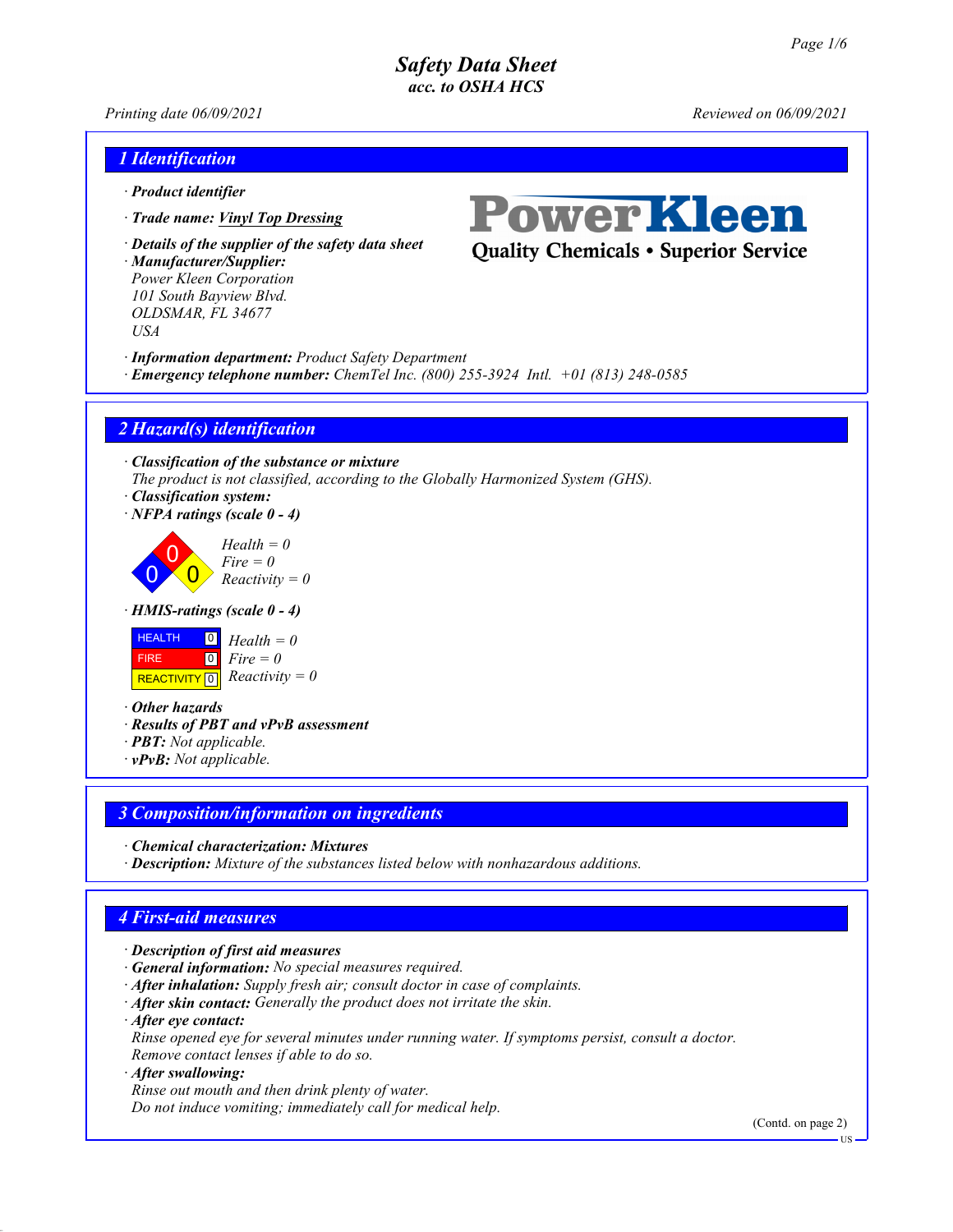*Printing date 06/09/2021 Reviewed on 06/09/2021*

#### *Trade name: Vinyl Top Dressing*

*A person vomiting while lying on their back should be turned onto their side.*

- *· Information for doctor:*
- *· Most important symptoms and effects, both acute and delayed No further relevant information available.*
- *· Indication of any immediate medical attention and special treatment needed*
- *No further relevant information available.*

## *5 Fire-fighting measures*

- *· Extinguishing media*
- *· Suitable extinguishing agents:*

*CO2, extinguishing powder or water spray. Fight larger fires with water spray or alcohol resistant foam.*

- *· Special hazards arising from the substance or mixture No further relevant information available.*
- *· Advice for firefighters*
- *· Protective equipment: No special measures required.*

### *6 Accidental release measures*

*· Personal precautions, protective equipment and emergency procedures Not required.*

*· Environmental precautions:*

*Do not allow to enter sewers/surface or ground water Dilute with plenty of water.*

- *· Methods and material for containment and cleaning up: Absorb with liquid-binding material (sand, diatomite, acid binders, universal binders, sawdust).*
- *· Reference to other sections*
- *See Section 7 for information on safe handling.*
- *See Section 8 for information on personal protection equipment.*
- *See Section 13 for disposal information.*

# *7 Handling and storage*

*· Handling:*

- *· Precautions for safe handling No special measures required.*
- *· Information about protection against explosions and fires: No special measures required.*
- *· Conditions for safe storage, including any incompatibilities*
- *· Storage:*
- *· Requirements to be met by storerooms and receptacles: No special requirements.*
- *· Information about storage in one common storage facility: Not required.*
- *· Further information about storage conditions: None.*
- *· Specific end use(s) No further relevant information available.*

#### *8 Exposure controls/personal protection*

*· Additional information about design of technical systems: No further data; see item 7.*

*· Control parameters*

*· Components with limit values that require monitoring at the workplace:*

*The product does not contain any relevant quantities of materials with critical values that have to be monitored at the workplace.*

*· Additional information: The lists that were valid during the creation were used as basis.*

(Contd. on page 3)

(Contd. of page 1)

US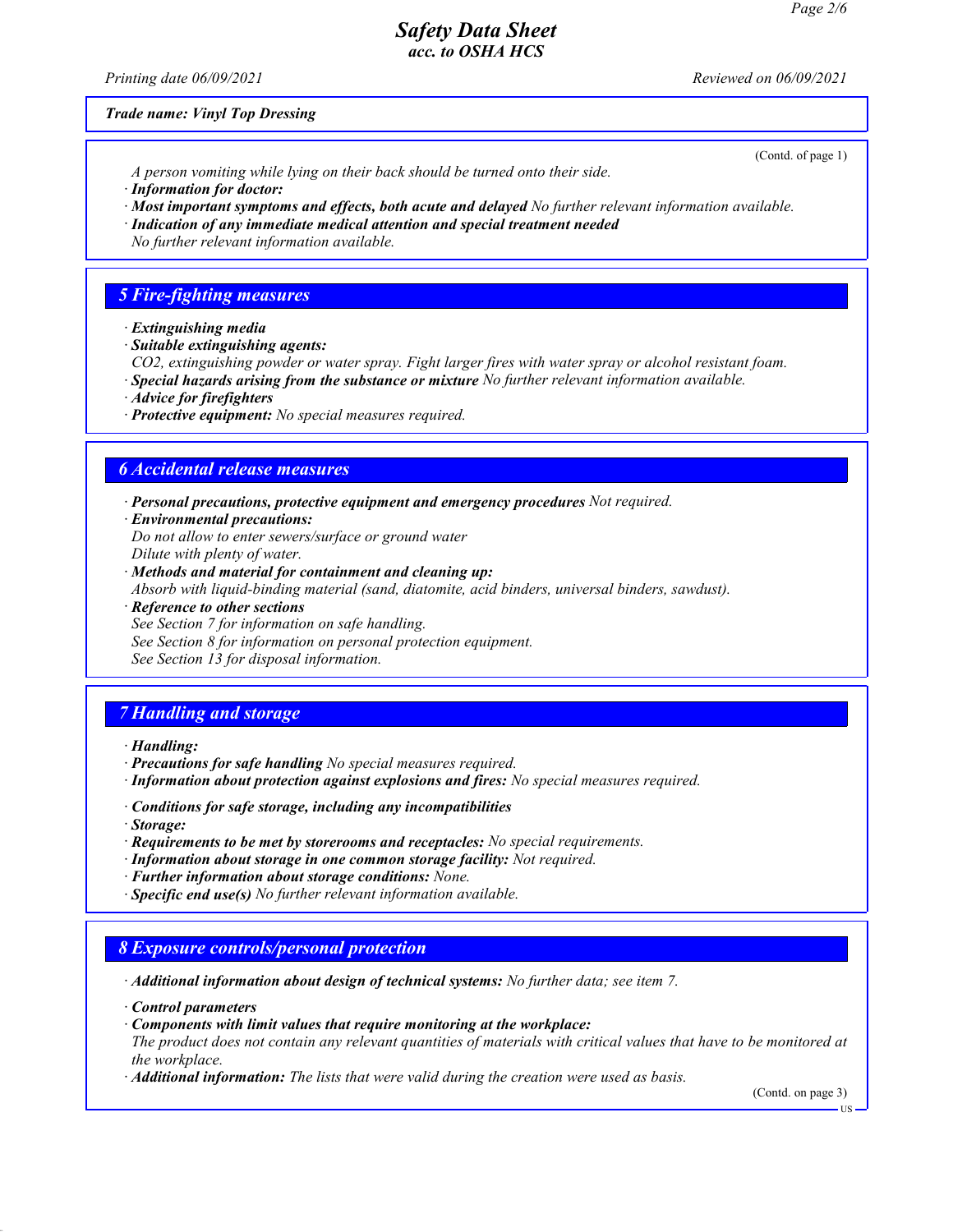*Printing date 06/09/2021 Reviewed on 06/09/2021*

#### *Trade name: Vinyl Top Dressing*

(Contd. of page 2)

*· Exposure controls*

- *· Personal protective equipment:*
- *· General protective and hygienic measures:*
- *The usual precautionary measures for handling chemicals should be followed.*
- *· Breathing equipment: Not required.*
- *· Protection of hands:*

*The glove material has to be impermeable and resistant to the product/ the substance/ the preparation.*

*Selection of the glove material on consideration of the penetration times, rates of diffusion and the degradation · Material of gloves*

*The selection of the suitable gloves does not only depend on the material, but also on further marks of quality and varies from manufacturer to manufacturer. As the product is a preparation of several substances, the resistance of the glove material can not be calculated in advance and has therefore to be checked prior to the application.*

- *· Penetration time of glove material*
- *The exact break through time has to be found out by the manufacturer of the protective gloves and has to be observed.*
- *· Eye protection: Goggles recommended during refilling.*

# *9 Physical and chemical properties*

| <b>General Information</b><br>$\cdot$ Appearance: |                                               |
|---------------------------------------------------|-----------------------------------------------|
| Form:                                             | Liquid                                        |
| Color:                                            | White                                         |
| $\cdot$ Odor:                                     | Characteristic                                |
| · Odor threshold:                                 | Not determined.                               |
| $\cdot$ pH-value at 20 °C (68 °F):                | 7                                             |
| Change in condition                               |                                               |
| <b>Melting point/Melting range:</b>               | Undetermined.                                 |
| <b>Boiling point/Boiling range:</b>               | 100 °C (212 °F)                               |
| · Flash point:                                    | Not applicable.                               |
| · Flammability (solid, gaseous):                  | Not applicable.                               |
| $\cdot$ Decomposition temperature:                | Not determined.                               |
| · Auto igniting:                                  | Product is not selfigniting.                  |
| · Danger of explosion:                            | Product does not present an explosion hazard. |
| <b>Explosion limits:</b>                          |                                               |
| Lower:                                            | Not determined                                |
| <b>Upper:</b>                                     | Not determined.                               |
| · Vapor pressure:                                 | Not determined.                               |
| $\cdot$ Density at 20 °C (68 °F):                 | $1.01$ g/cm <sup>3</sup> (8.42845 lbs/gal)    |
| $\cdot$ Relative density                          | Not determined.                               |
| $\cdot$ <i>Vapor density</i>                      | Not determined.                               |
| $\cdot$ Evaporation rate                          | Not determined.                               |
| · Solubility in / Miscibility with                |                                               |
| Water:                                            | Fully miscible.                               |

US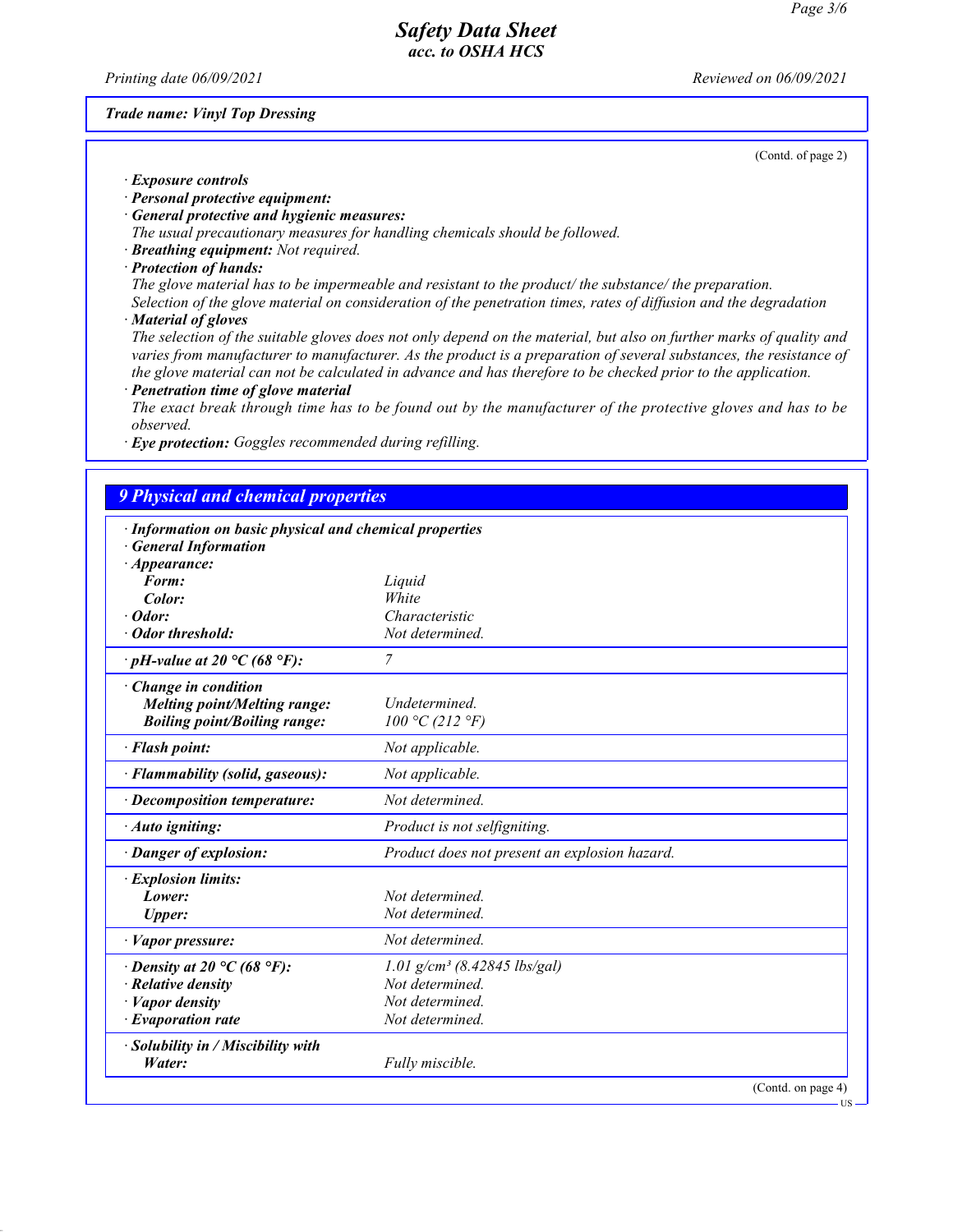*Printing date 06/09/2021 Reviewed on 06/09/2021*

#### *Trade name: Vinyl Top Dressing*

|                                                            |                                            | (Contd. of page 3) |
|------------------------------------------------------------|--------------------------------------------|--------------------|
| · Partition coefficient (n-octanol/water): Not determined. |                                            |                    |
| $\cdot$ <i>Viscosity:</i>                                  |                                            |                    |
| Dynamic:                                                   | Not determined.                            |                    |
| Kinematic:                                                 | Not determined.                            |                    |
| · Solvent content:                                         |                                            |                    |
| Organic solvents:                                          | $0.0\%$                                    |                    |
| Water:                                                     | 83.4%                                      |                    |
| <b>VOC</b> content:                                        | $0.0$ g/l / 0.00 lb/gl                     |                    |
| <b>Solids content:</b>                                     | $16.6\%$                                   |                    |
| $\cdot$ Other information                                  | No further relevant information available. |                    |

### *10 Stability and reactivity*

*· Reactivity No further relevant information available.*

- *· Chemical stability*
- *· Thermal decomposition / conditions to be avoided: No decomposition if used according to specifications.*
- *· Possibility of hazardous reactions No dangerous reactions known.*
- *· Conditions to avoid No further relevant information available.*
- *· Incompatible materials: No further relevant information available.*
- *· Hazardous decomposition products: No dangerous decomposition products known.*

#### *11 Toxicological information*

- *· Information on toxicological effects*
- *· Acute toxicity:*
- *· Primary irritant effect:*
- *· on the skin: No irritant effect.*
- *· on the eye: No irritating effect.*
- *· Sensitization: No sensitizing effects known.*
- *· Additional toxicological information:*

*The product is not subject to classification according to internally approved calculation methods for preparations:*

*When used and handled according to specifications, the product does not have any harmful effects according to our experience and the information provided to us.*

#### *· Carcinogenic categories*

#### *· IARC (International Agency for Research on Cancer)*

*None of the ingredients is listed.*

*· NTP (National Toxicology Program)*

*no ingredient above de minimis level is listed*

#### *· OSHA-Ca (Occupational Safety & Health Administration)*

*None of the ingredients is listed.*

### *12 Ecological information*

*· Toxicity*

*· Aquatic toxicity: No further relevant information available.*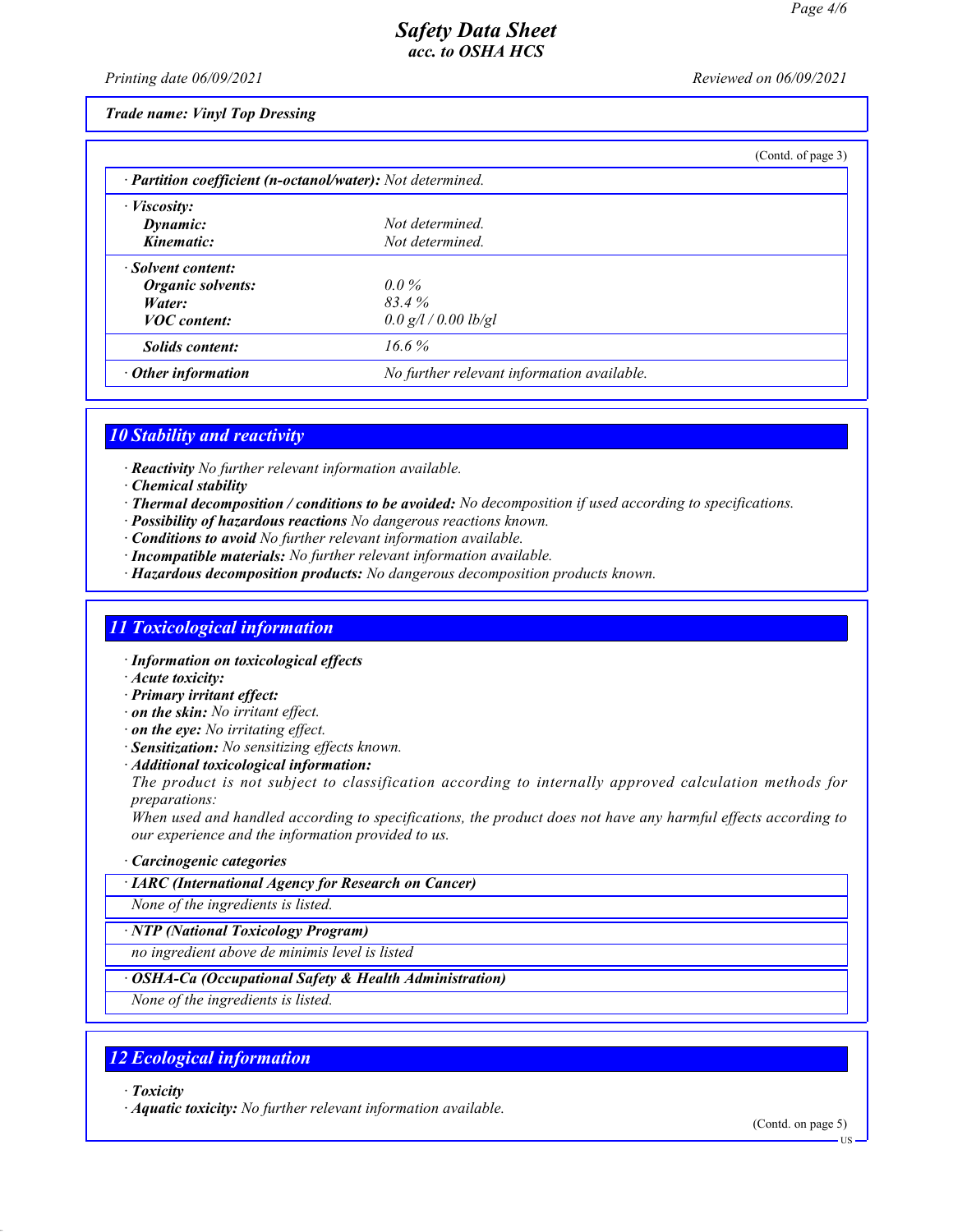*Printing date 06/09/2021 Reviewed on 06/09/2021*

(Contd. of page 4)

*Trade name: Vinyl Top Dressing*

| · Persistence and degradability No further relevant information available. |  |  |
|----------------------------------------------------------------------------|--|--|
|----------------------------------------------------------------------------|--|--|

- *· Behavior in environmental systems:*
- *· Bioaccumulative potential No further relevant information available.*
- *· Mobility in soil No further relevant information available.*
- *· Additional ecological information:*
- *· General notes:*
- *Water hazard class 1 (Self-assessment): slightly hazardous for water*

*Do not allow undiluted product or large quantities of it to reach ground water, water course or sewage system.*

- *· Results of PBT and vPvB assessment*
- *· PBT: Not applicable.*
- *· vPvB: Not applicable.*
- *· Other adverse effects No further relevant information available.*

*13 Disposal considerations*

*· Waste treatment methods*

*· Recommendation: Smaller quantities can be disposed of with household waste.*

*· Uncleaned packagings:*

- *· Recommendation: Disposal must be made according to official regulations.*
- *· Recommended cleansing agent: Water, if necessary with cleansing agents.*

| <b>14 Transport information</b> |  |  |
|---------------------------------|--|--|
|                                 |  |  |

| $\cdot$ UN-Number                                     |                 |
|-------------------------------------------------------|-----------------|
| $\cdot$ <i>DOT</i>                                    | Not regulated   |
|                                                       |                 |
| $\cdot$ UN proper shipping name<br>$\cdot$ <i>DOT</i> | Not regulated   |
| · Transport hazard class(es)                          |                 |
| $\cdot$ DOT                                           | Not applicable  |
| · Packing group                                       |                 |
| $\cdot$ DOT                                           | Not applicable  |
| · Environmental hazards:                              |                 |
| $\cdot$ Marine pollutant:                             | No              |
| $\cdot$ Transport in bulk according to Annex II of    |                 |
| <b>MARPOL73/78 and the IBC Code</b>                   | Not applicable. |
| · UN "Model Regulation":                              | Not regulated   |

### *15 Regulatory information*

*· Safety, health and environmental regulations/legislation specific for the substance or mixture No further relevant information available.*

*· Sara*

*· Section 355 (extremely hazardous substances):*

*None of the ingredients is listed.*

(Contd. on page 6)

US